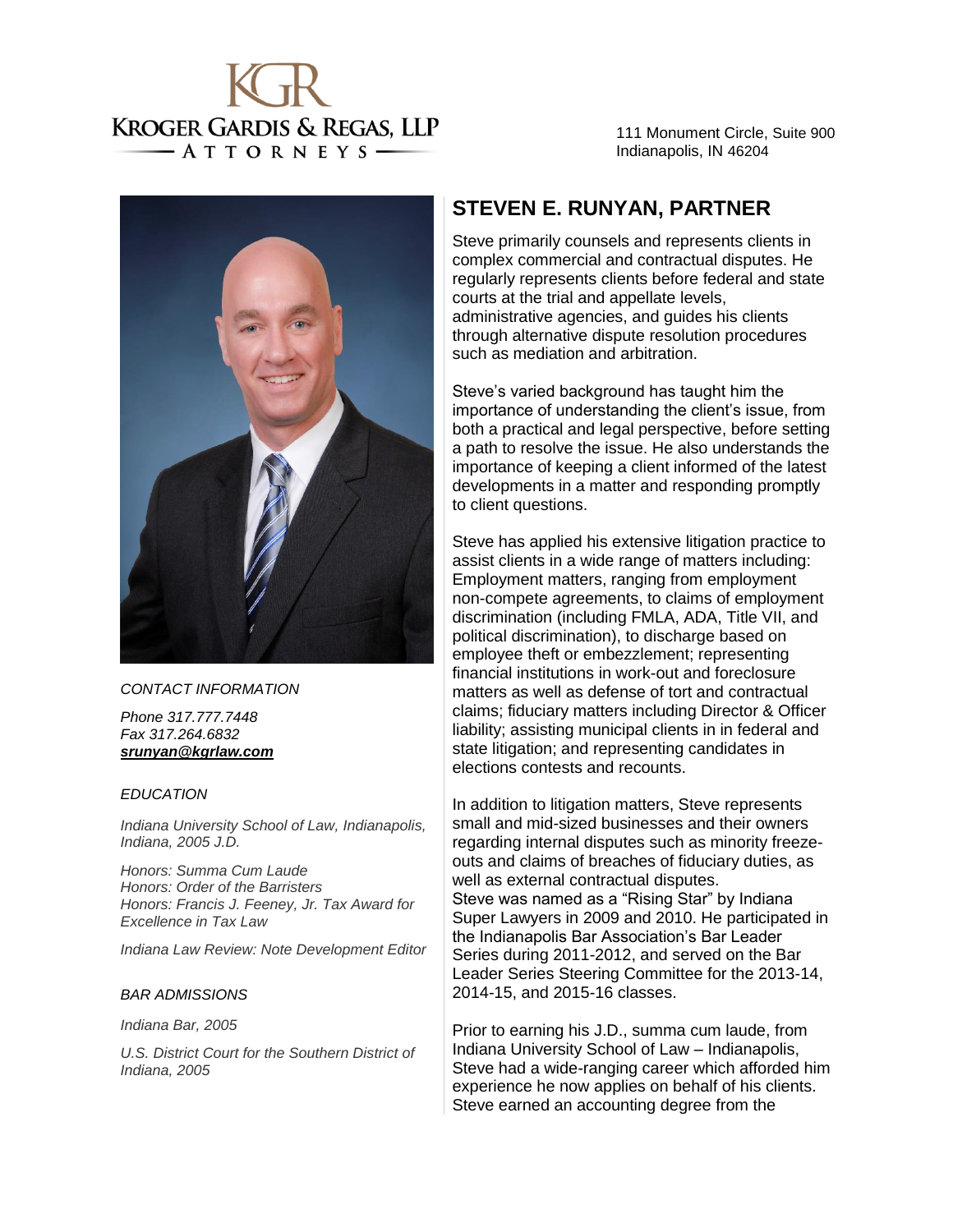

• *U.S. District Court Northern District of Indiana, 2005*

• *U.S. District Court Western District of Michigan, 2008*

• *U.S. Court of Appeals 7th Circuit, 2012*

• *U.S. District Court for the Central District of Illinois, 2014*

*PRACTICE AREAS*

• *[Business Litigation](http://www.kgrlaw.com/litigation)*

• *Ethics [Investigations and Crisis Management](http://www.kgrlaw.com/election-law)*

• *[Appellate Practice](http://www.kgrlaw.com/appellate-practice)*

• *Arbitration*

• *[Employment Litigation](http://www.kgrlaw.com/employment-law)*

• *Election Law*

## **STEVEN E. RUNYAN, PARTNER**

University of Northern Iowa and successfully completed the Certified Public Accountant Examination. He then spent over six years as an officer in the United States Air Force, primarily as a Special Agent with the Air Force of Special Investigations. As a Special Agent he investigated allegations of criminal and fraudulent conduct, to include complex fraud targeting critical Air Force weapons systems. Steve led an overseas unit tasked with providing mission critical counterintelligence and anti-terrorism support. Following his service in the Air Force, he served as a project manager in the new model development group for Honda of America Manufacturing in East Liberty, Ohio.

### **PROFESSIONAL EXPERIENCE**

- Represented municipality in lawsuit by former employee alleging termination violated Title VII of the Civil Rights Act of 1964 (racial discrimination).
- Represented client-defendant in claims of FMLA and ADA violations.
- Represented clients against tort claims relating to Director & Officer liability.
- Represented seller of apartment buildings in litigation resulting from buyer's failure to close on sale. Action proceeded to trial on the merits.
- Represented defendant in a breach of contract action after business transaction failed.
- Represented sellers of land in dispute with developer over failure of phased purchase of land. Action proceeded to trial on the merits.
- Represented client bank in defense of counterclaim by borrower that bank conspired to inflate value of property to the detriment of borrower.
- Represented Town Board of Police Commissioners, and individual commissioners in lawsuit brought by former chief of police after his removal by the board alleging violations of the Open Door Law.
- Represented minority shareholder in closely held corporation dispute after majority members terminated client and attempted freeze-out.
- Represented municipal client in multiple claims of political discrimination and wrongful termination.
- Firm assumed representation of client-property owner in dispute over damage caused by tenant after client had previously been denied summary judgment.
- Defended buyer-client in breach of contract claim in which seller sought repossession of business.
- Represented minority member in closely-held corporation. Investigated allegations of multiple breaches of fiduciary duties by adverse members.